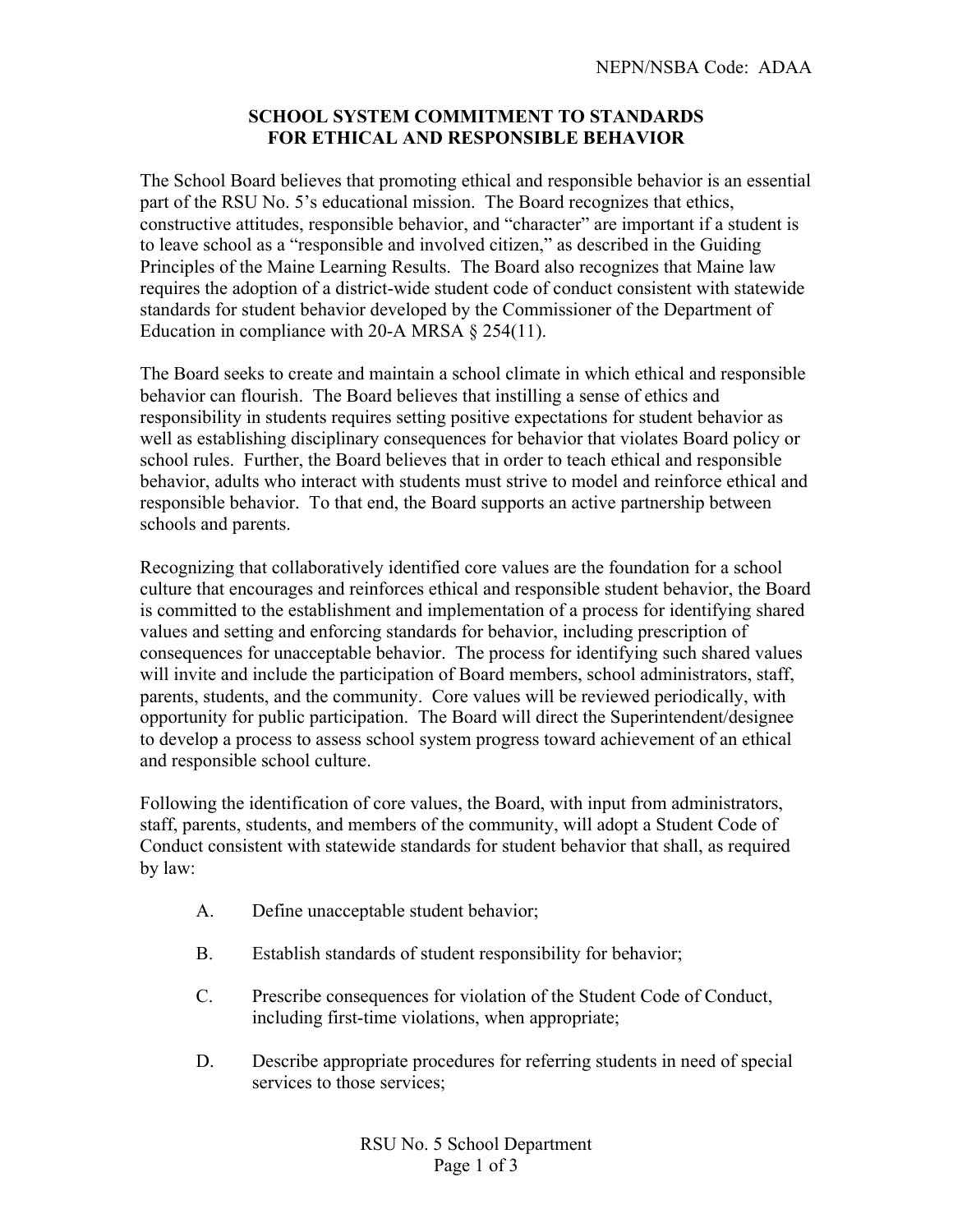- E. Establish criteria to determine when further assessment of a current Individual Education Plan (IEP) is necessary, based on removal of the student from class;
- F. Establish policies and procedures concerning the removal of disruptive or violent students from a classroom or a school bus, as well as student disciplinary and placement decisions, when appropriate;
- G. Establish guidelines and criteria concerning the appropriate circumstances when the Superintendent/designee may provide information to the local police or other appropriate law enforcement authorities regarding an offense that involves violence committed by any person on school grounds or other school property; and
- H. Establish policies and procedures to address bullying, harassment and sexual harassment.

The Board will review the Student Code of Conduct periodically, inviting input from administrators, staff, parents, students and members of the community.

When revising the prescribed consequences for violation of the Student Code of Conduct, the Board shall consider (evaluate and revise, as deemed necessary or desirable) relevant existing district-wide school disciplinary policies and/or consider adoption of new policies that:

- A. Focus on positive interventions and expectations and avoid focusing exclusively on unacceptable student behavior;
- B. Focus on positive and restorative interventions that are consistent with evidence-based practices rather than set punishments for specific behaviors, and avoid "zero tolerance" practices unless specifically required by federal or state laws, rules or regulations;
- C. Allow administrators to fashion appropriate discipline that examines the circumstances pertinent to the case at hand; and
- D. Provide written notice to the parents of a student when a student is suspended from school, regardless of whether the suspension is an inschool or out-of-school suspension.

"Positive interventions" and "restorative interventions" shall have the same meaning as provided in 20-A MRSA § 1001(15).

Students, parents, staff, and the community will be informed of the Student Code of Conduct and relevant district-wide school disciplinary policies through handbooks, the school unit's website, and/or other means selected by the Superintendent/designee.